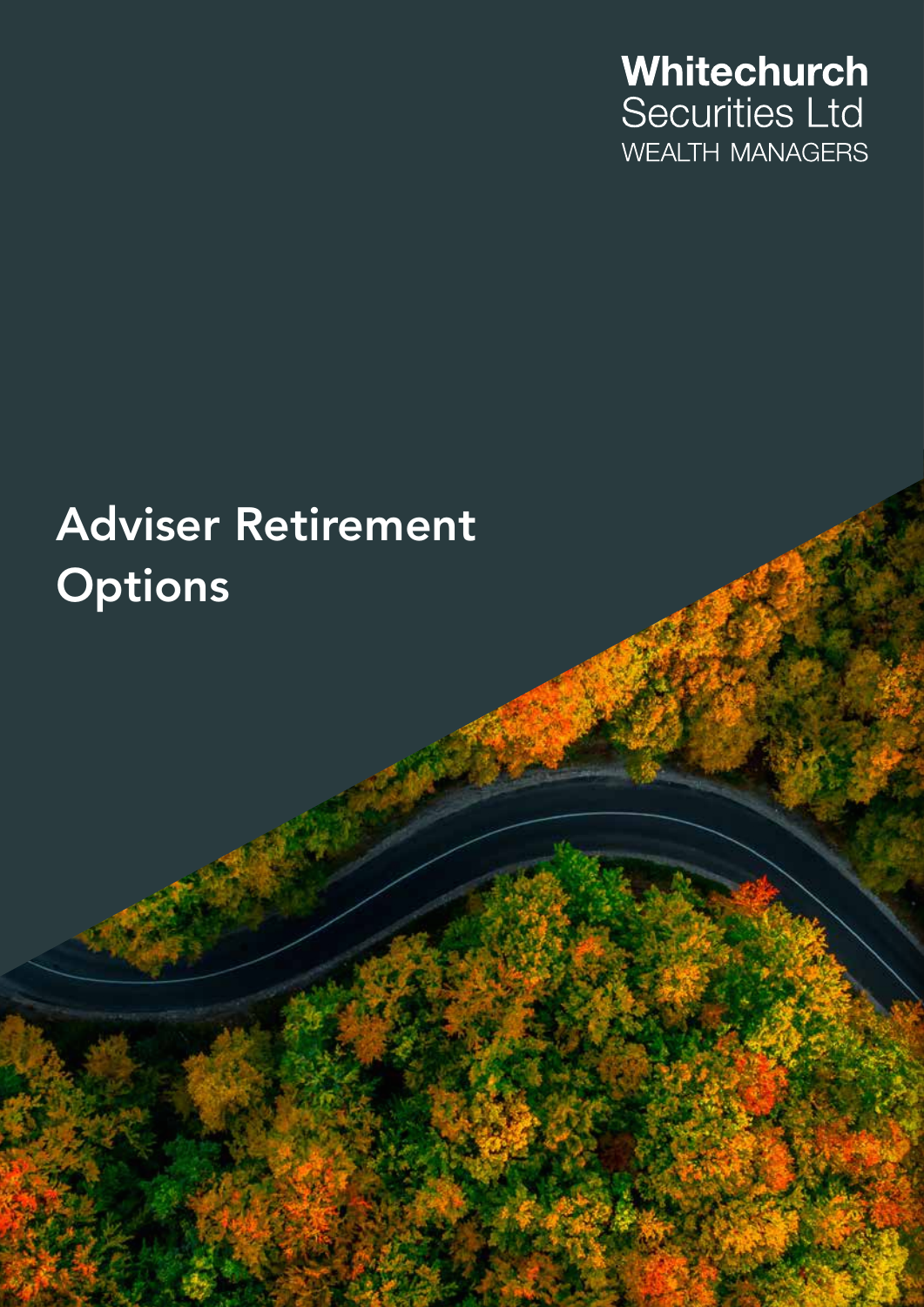

# Welcome to Whitechurch

You may already be familiar with Whitechurch Securities Limited as one of the most highly regarded wealth management boutiques in the country. We also have an advisory arm, Whitechurch Financial Consultants, which is a trading style of Whitechurch Securities.

We have propositions for advisers looking to exit the industry, be it for retirement or other reasons. We work with just a few selective advisers a year to meet their exit requirements.

We are not a big consolidator but a family run advisory company looking to assist other advisers who are client centric.

We hope this brochure is a useful introduction to our proposition and we look forward to discussing things with you further.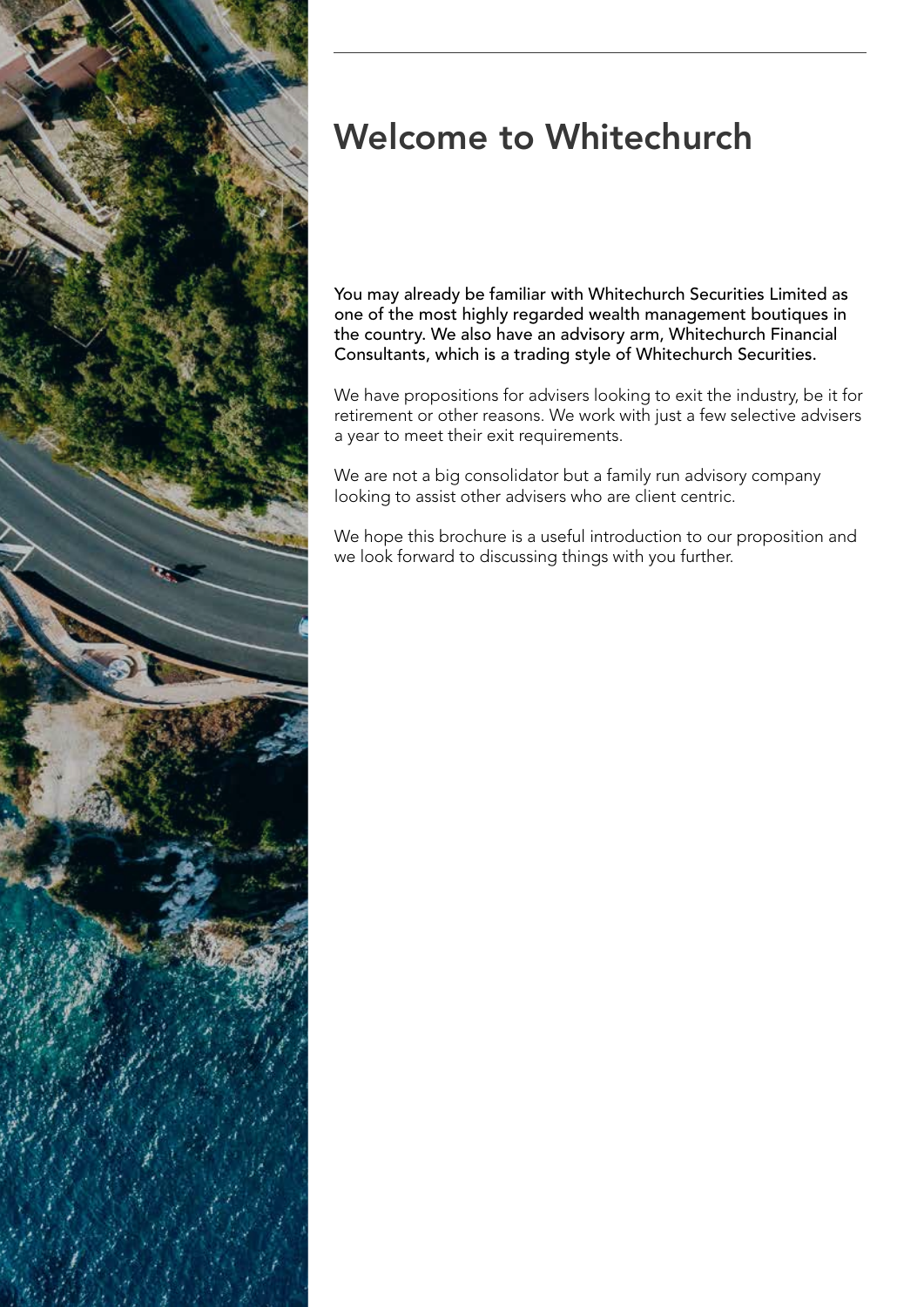# Whitechurch Securities Adviser Retirement Options

The Whitechurch Proposition Why Whitechurch Asset Purchase or Share Purchase Process Flow Chart **Testimonials** FAQs Who Will Look After My Clients? Contact Details

Important Notes FOR UK FINANCIAL ADVISERS ONLY, NOT APPROVED FOR USE BY RETAIL CUSTOMERS AND SHOULDN'T BE RELIED UPON BY ANY OTHER PERSON

This publication is issued and approved by Whitechurch Securities Limited which is authorised and regulated by the Financial Conduct Authority. All contents of the publication are correct at the date of printing. We have made great efforts to ensure the accuracy of the information provided and do not accept any responsibility for errors or omissions.

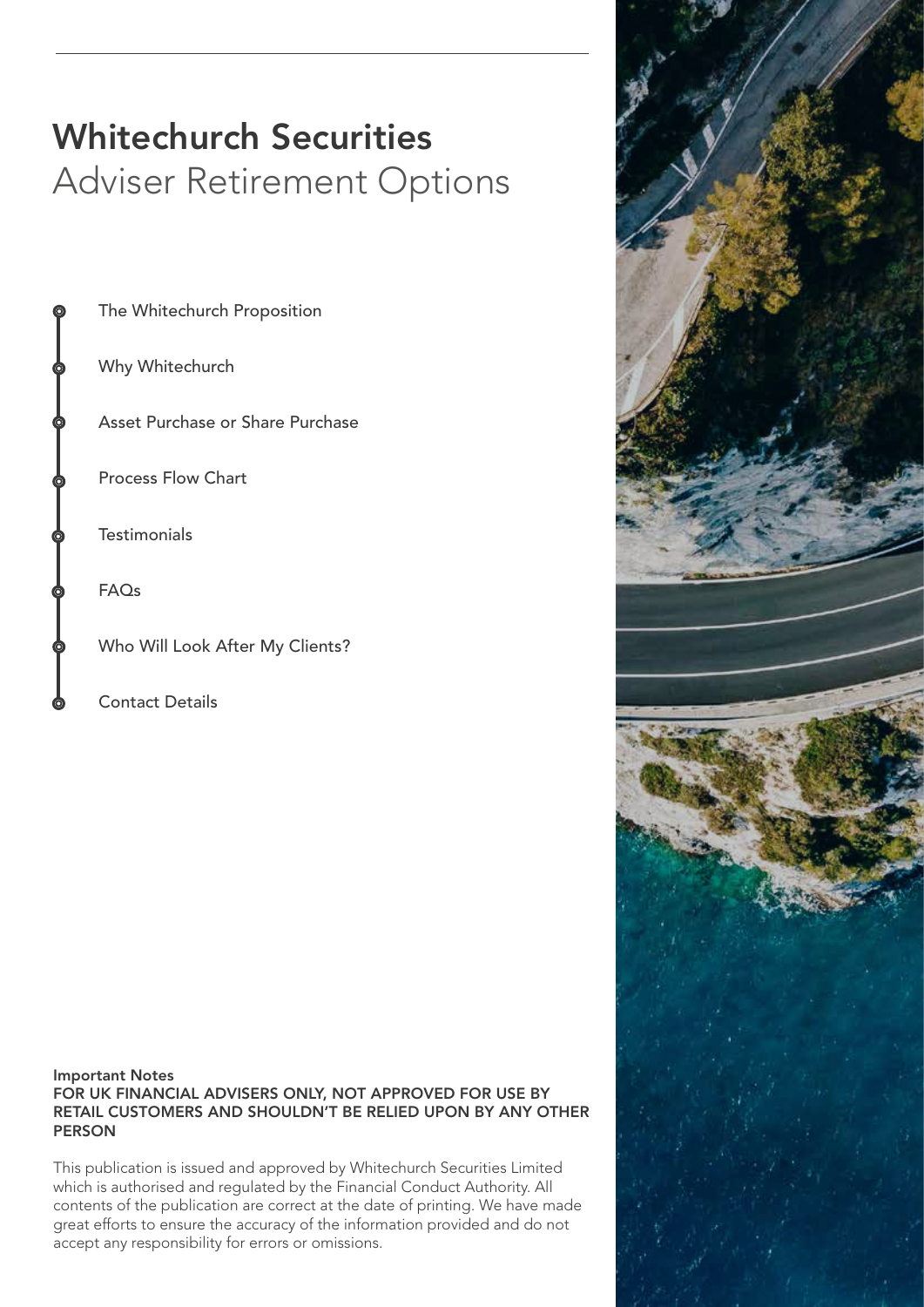# The Whitechurch Proposition

We are flexible in the propositions that we offer and have accommodated those who wish to make a swift exit as well as those who would like a longer handover period and involvement in client integration. We work with retirees as well as those wishing to exit the industry early for a variety of reasons.

Our usual proposition is an annuity payment based on a percentage payment of ongoing advisory fees payable over a number of years, for example 70% of recurring advisory fees for 7 years. For the right businesses we will guarantee that the annuity payments will reach at least a minimum amount. Our proposition can be comparable in multiple terms to as much as five times your recurring income compared to the industry standard of three.

### *Our proposition still qualifies for Entrepreneurs' Relief.*

We can demonstrate excellent client retention rates which have enabled those we have previously worked with to exceed their expectations.

We can also accommodate those wishing to sell just part of their client bank or business.

If at first glance you do not think that this proposition is right for you then we would encourage you to speak to us to see if we can accommodate your specific requirements.

### Typical Industry Standard Deal vs. Whitechurch Proposition



Based on recurring income of £200,000 = comparing industry standard of 3x recurring income ( not allowing for clawbacks) against 70% of recurring income over 7 years with 5% attrition rate.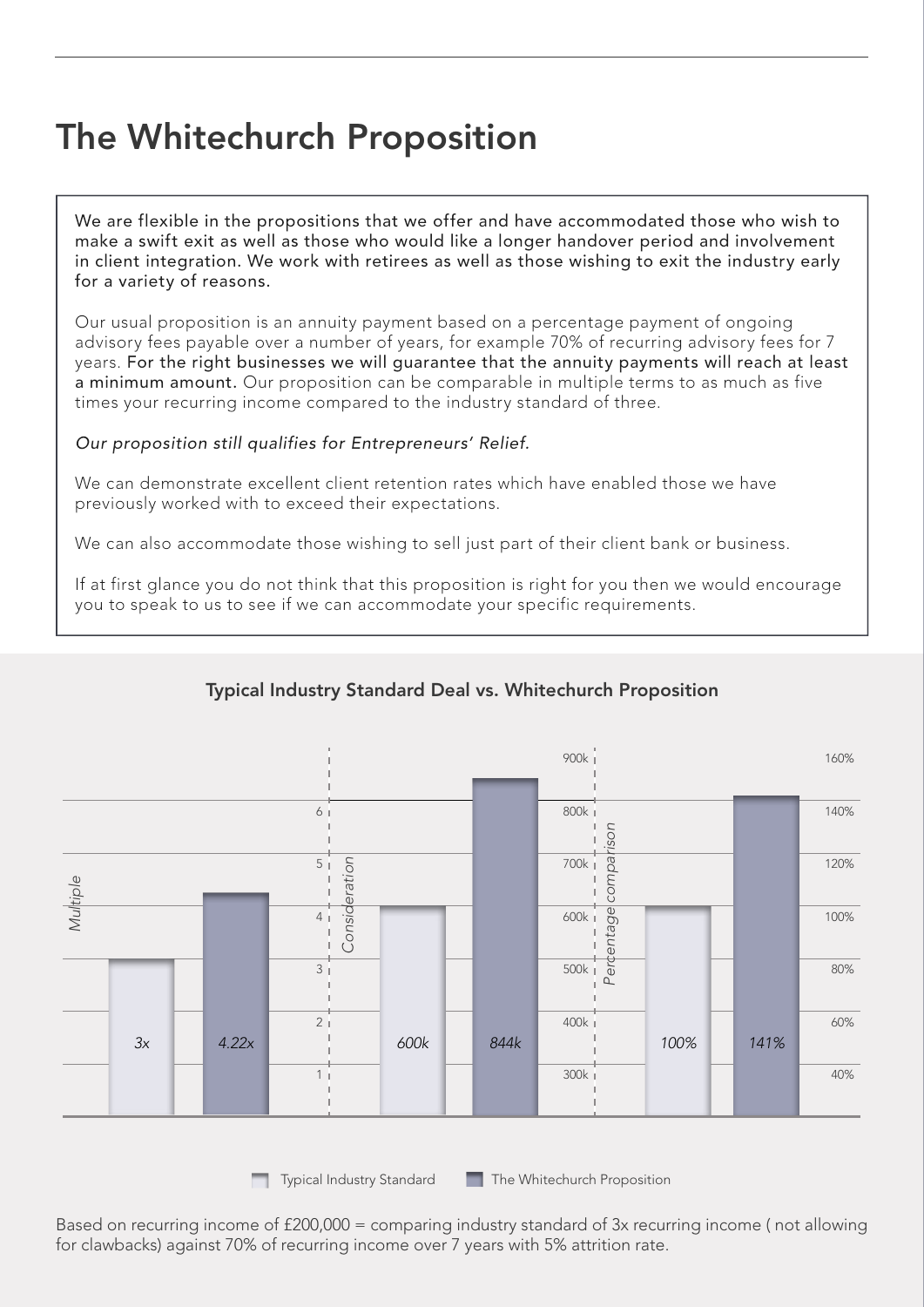### Why Whitechurch

### • Experience

Whitechurch has undertaken a number of acquisitions over the years with good success. We would actively encourage you to speak to some of the previous advisers who have chosen our proposition to gain their views.

### • Dedicated Process

Having the benefit of experience means that we have a defined process in place for acquisitions to ensure that client migration is as successful and as seamless as possible. We will work with you to develop a tailored handover plan including joint meetings where desired.

### • Client Centric

We consider that financial advice and investment management are two separate disciplines. Whilst we have a DFM, our focus is firmly on client needs and our proposition is based purely on recurring advisory fee income rather than where investments are held.

### • Flexibility

The benefit of choosing us for your exit solution is that we can be very flexible with how you would like to structure your exit. We can work with you whether you are looking to exit in six months or three years. We also have options available to those wanting to retire in a few years but start along the road of integration now relieving many of the headaches that come with running your own advisory practice. We can also accommodate those wishing to sell just part of their client bank or business.

### • Graded Service Propositions

We have four different service level propositions for clients. We have provision for face to face meetings regardless of location as well as providing remote and virtual assistance and aim to provide a personalised service.

### • Aim to Align

We aim to replicate the high quality service you currently provide to clients and to which they are accustomed.

### • Advice Specialists

Whitechurch Financial Consultants has been advising clients for over 35 years.

### • Family Run

Like you, we are a small company focused on building close relationships with our clients enabling us to continue the service your clients value. Client's won't be placed in front of a faceless company and passed amongst staff members. You can also be reassured that we are passionate about the longevity of our business and relationships built within it.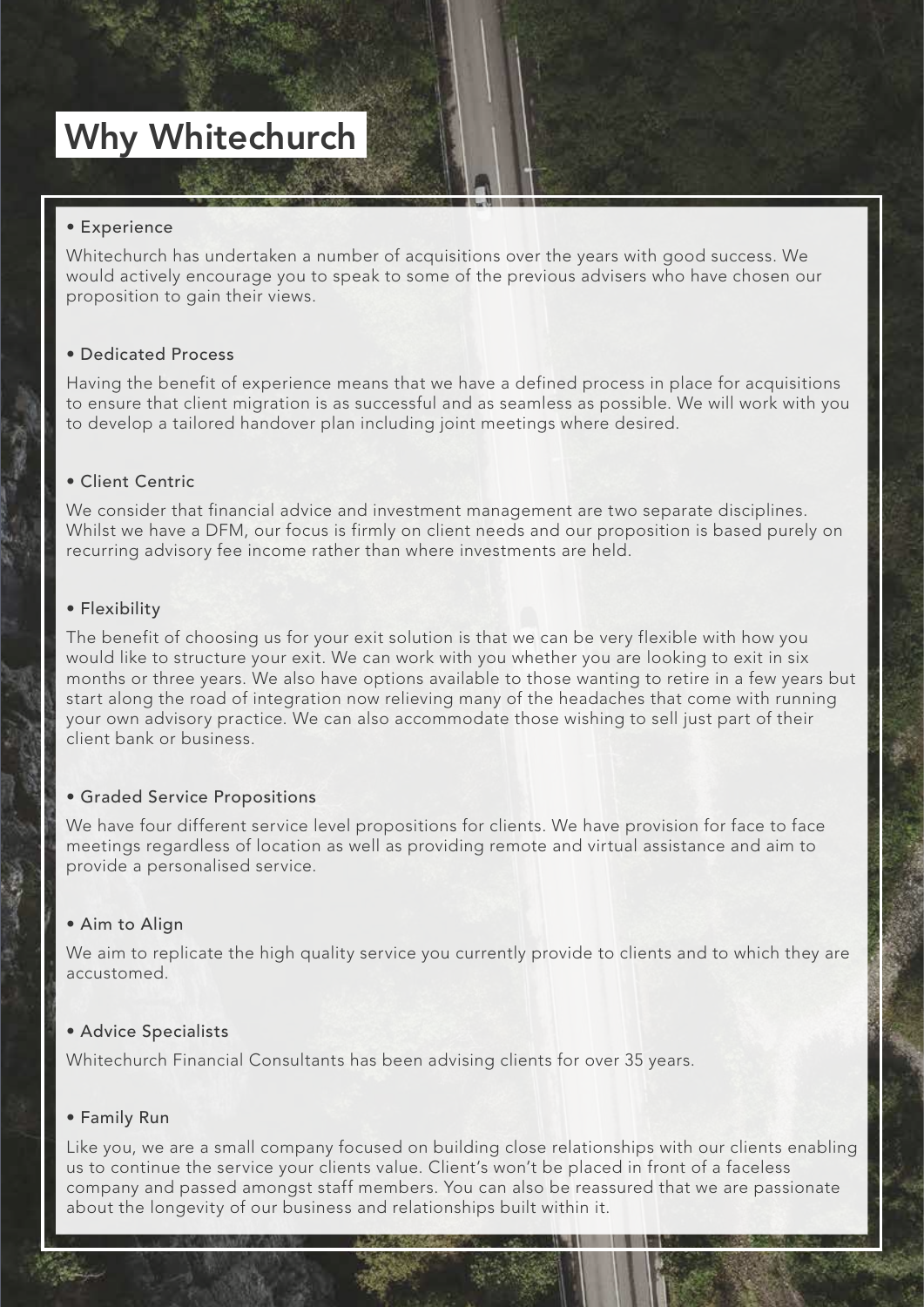### Process flow chart

Expression of interest in The Whitechurch Proposition

Confidential initial meeting with Whitechurch to discuss requirements

Factfind completed by Adviser

Offer by Whitechurch

Contract drawn up & Due Diligence



Additional meeting to determine handover process



Sale completed

Clients on-board in line with agreed handover plan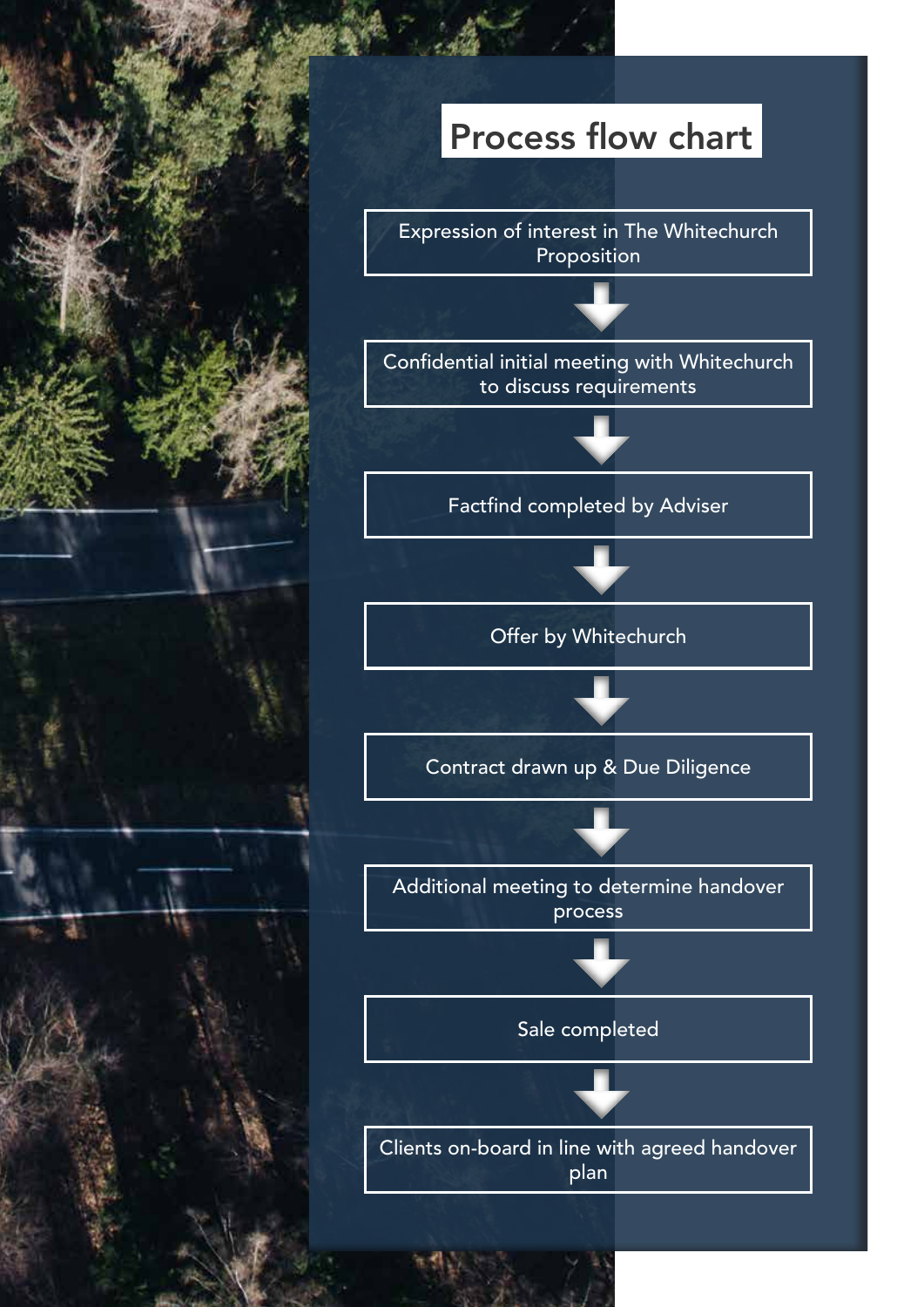### **Testimonials**

We already work with a number of Financial Advisers to provide them with exit strategies from the industry. Below are some comments from retiring financial advisers about our services:

*"I just want to tell you how relieved I am that the Whitechurch Financial Planning team are not only honouring the spirit of our agreement but indeed are servicing these clients and providing them with sound advice."* Nick Devon, Financial Adviser (Retired)

*"I had been working in the Financial Services industry since 1982. For the last six years of my career I ran my own small Financial Advisers Company.*

*When I decided to retire I had two priorities. That my clients would be well cared for, and that I would continue to benefit from a share of the income I strived to build up over the years.*

*A year after my decision to retire I received regular monthly commission payments and statements. The Whitechurch Retirement Solution fulfilled my objectives of satisfied clients and a good retained value from my business."* Alan Goule B.Sc., FCII. APFS, Chartered Insurance Practitioner (Retired)

*"The Whitechurch Retirement Solution fulfilled my objectives of satisfied clients and a good retained value from my business."* 





*"I had been working in the Financial Services for many years building up an established and loyal client bank over this time.*

*Retirement from this industry is not something that can be taken lightly, and for me was an extremely difficult decision to make. There are many considerations when making this decision but of paramount importance*  for me was my clients and knowing they would be well looked after *once I have retired.*

*I would not hesitate to recommend Whitechurch if any Financial Adviser is considering retirement. They are a well-established practice with the personnel and resources to take on client banks of retiring Financial Advisers whilst maintaining the personal, professional and friendly service my clients have become accustomed to."* Alan Sidloff, Independent Financial Adviser (Retired)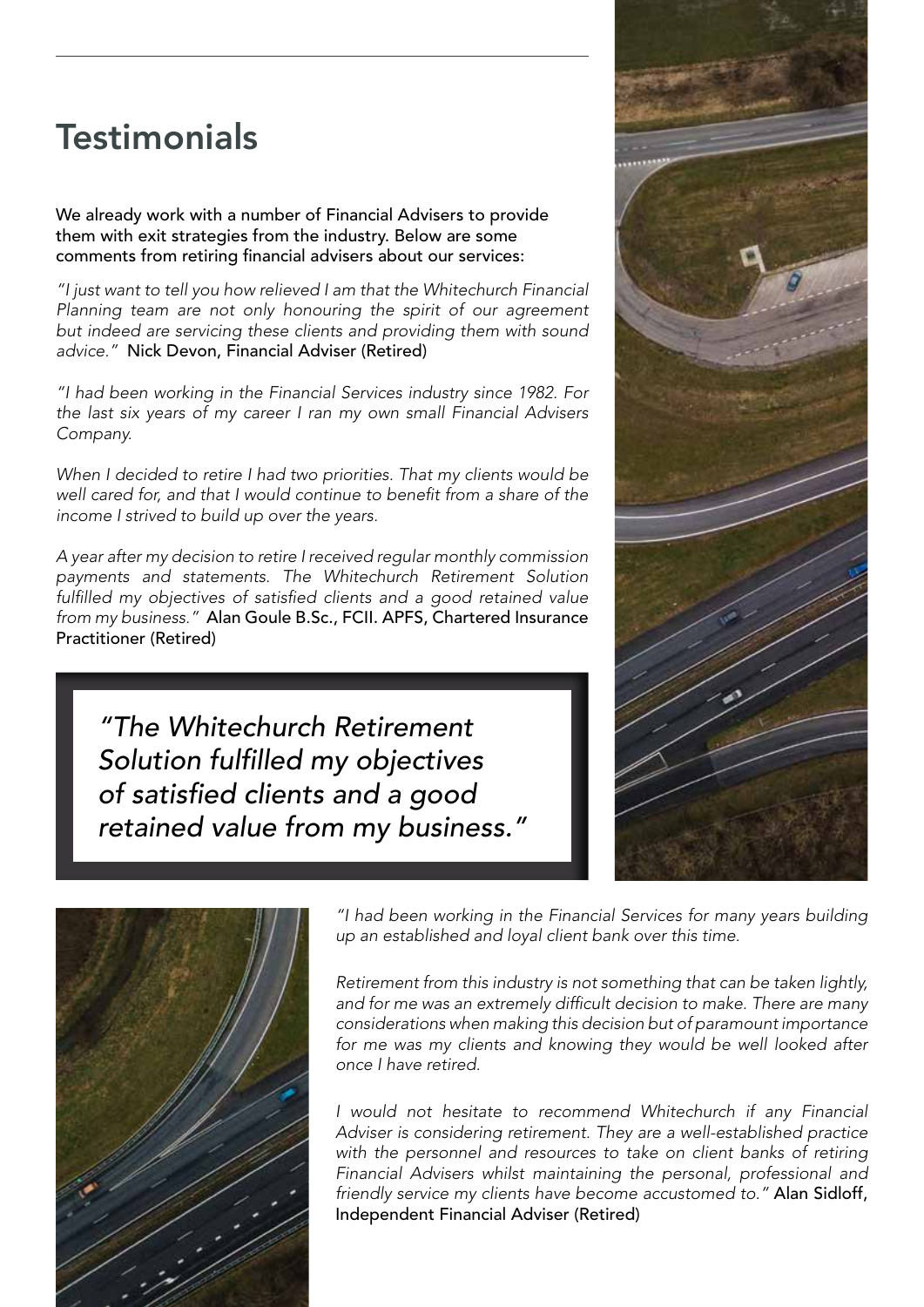## FAQ's



#### 1. What are the benefits of the Whitechurch Proposition?

With the Whitechurch annuity proposition you can achieve far more than the industry standard multiple of three and you do not have to worry about the clawback provisions. For some businesses, Whitechurch will guarantee a minimum amount and annuity payments will continue until that figure is reached.

#### 2. What will happen to my ongoing income if I choose the Whitechurch proposition?

After you leave the profession, the agency of your clients will be transferred to Whitechurch Securities Ltd. In return we will continue to pay you a majority proportion of any ongoing income payments that we receive for your previous clients, in the same way as you would if you were still the servicing agent. This would be payable to your spouse/estate in the event of your death during this period.

#### 3. Won't you just switch all of my clients into other investments?

No, we look at each client individually and review the plans that are already in place on an ongoing basis in line with the applicable service level and provide the best advice at all times.

#### 4. What services will you be able to offer my clients?

We aim to align to the high quality service you currently provide to clients and to which they are accustomed. We plan to do this by meeting with you to discuss how you deal with your clients and what their expectations are.

### 5. My clients will not be familiar with Whitechurch. How will you develop a relationship with them?

We will work with you to develop a thorough plan to assist with a successful handover. Our process usually includes letters to clients from us and joint meetings to facilitate introductions. If you would like a transition period we can offer that. Where required we can hold seminars, coffee mornings or drop in clinics to meet your clients and inform them about Whitechurch and what we have to offer.

#### 6. If I accept your Exit Solution proposal, what would my position be with the regulator?

Your position with the regulator will not change. When you exit you will still de-register as normal and we will take on your clients and pay out the renewal income to you.

#### 7. How will I transfer my client bank to Whitechurch?

We will put together an agreement with you and this will allow us to write to the companies concerned and get them to transfer the agencies to Whitechurch Securities Limited. The agencies that will be set up will be specific to your client bank and will be kept separate from the standard Whitechurch Securities agencies. At the same time there will be a joint letter sent to the clients confirming that Whitechurch is now the point of contact for their financial advice requirements.

### 8. What is the timescale for transferring my clients?

We can work with your timescales but like to work with you before you retire to ensure that your clients are aware and used to Whitechurch and the advisers who are going to deal with them. Naturally, we are happy to work around any existing arrangements you may have.

#### 9. How will you service my clients that are not immediately accessible from Bristol?

Whitechurch Financial Consultants is a national adviser and where it is commercially viable we will meet clients on a face to face basis. If the situation arises where we inherit a significant client bank or there are a number of client banks in one area, we will consider basing someone in that area to service these clients. We also offer telephone, video call and other remote services. We have administrators available to assist with day to day enquiries.

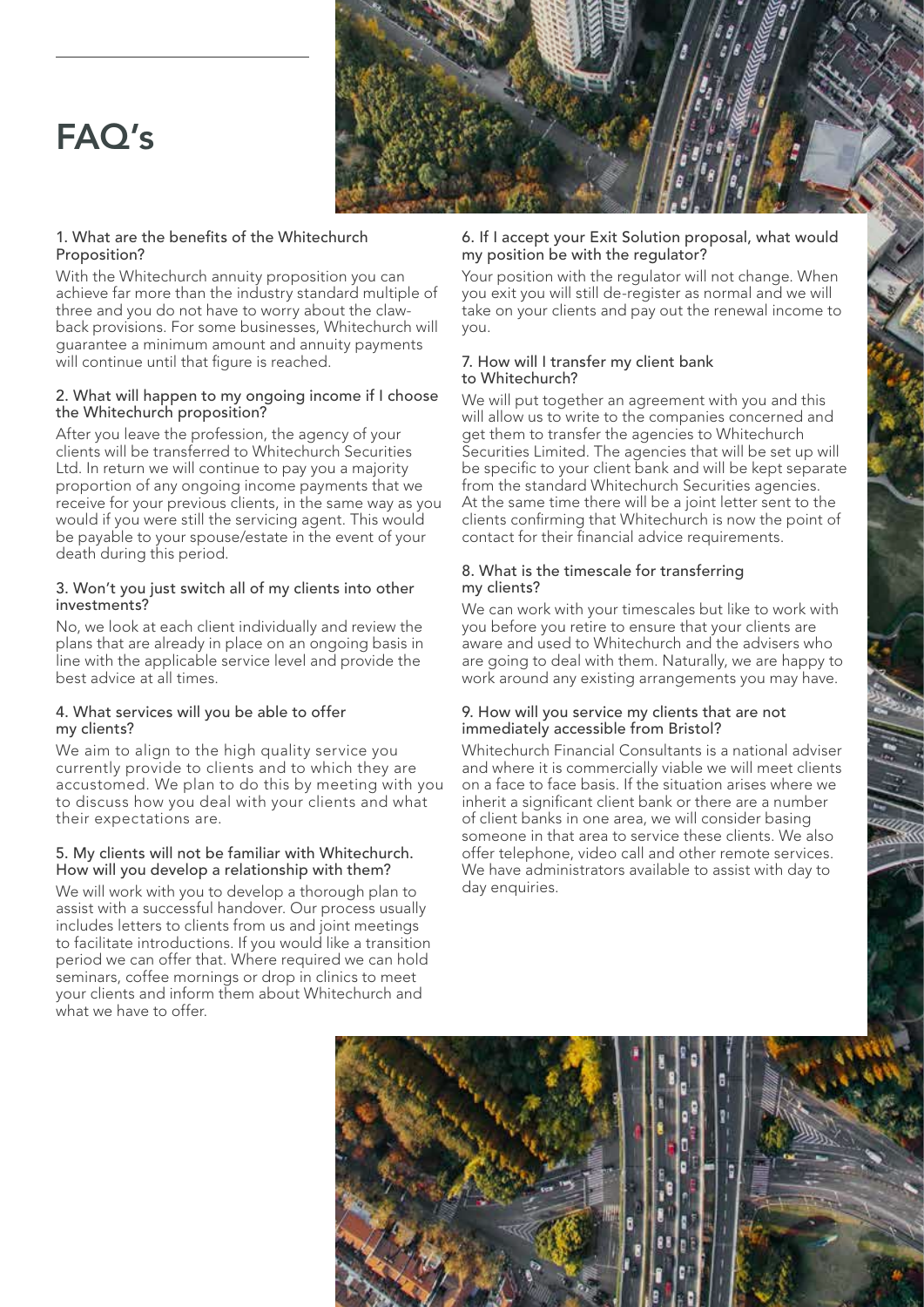# Who Will Look After My Clients?

Whitechurch Financial Consultants offer a full financial planning service encompassing wealth management, retirement planning, long term care planning, inheritance tax planning and mitigation, and protection assessment and implementation.

We are passionate about helping people who are serious about enhancing their wealth, improving their standard of living and creating a secure long term financial future for themselves and their families.

We deliver our breadth of services through experienced and qualified Financial Advisers; meticulous Paraplanners and supportive Client Services teams. Our small teams mean that clients get a personalised service and will be greeted with familiar faces when they need us.

### Our Approach and Philosophy

We work with private clients – their needs may be simple and straightforward; highly complex or somewhere between the two. We have different advice services, ranging from those designed for individuals and families just starting out on their saving and investment journey, to those who have accumulated significant personal or business wealth and whose personal circumstances, tax and advice needs are consequently more complex.

Our primary goal is to make sure that our clients achieve greater long-term financial security by making more informed financial and investment decisions.

We believe the achievement of long-term financial security requires careful planning and an holistic approach. Whether it's wealth management, retirement planning, long term care provision or passing your wealth on to the next generation, we will work in partnership with you to help you grow, protect and enjoy your wealth.

### Restricted Advice

We provide restricted advice as we will not recommend product solutions which we believe to be high risk (e.g. EIS / VCT), as we feel they are seldom in our clients' best interests. Where discretionary investment management is believed to be the right solution for our clients we will only recommend the award winning in-house investment management services provided by Whitechurch Securities Limited.

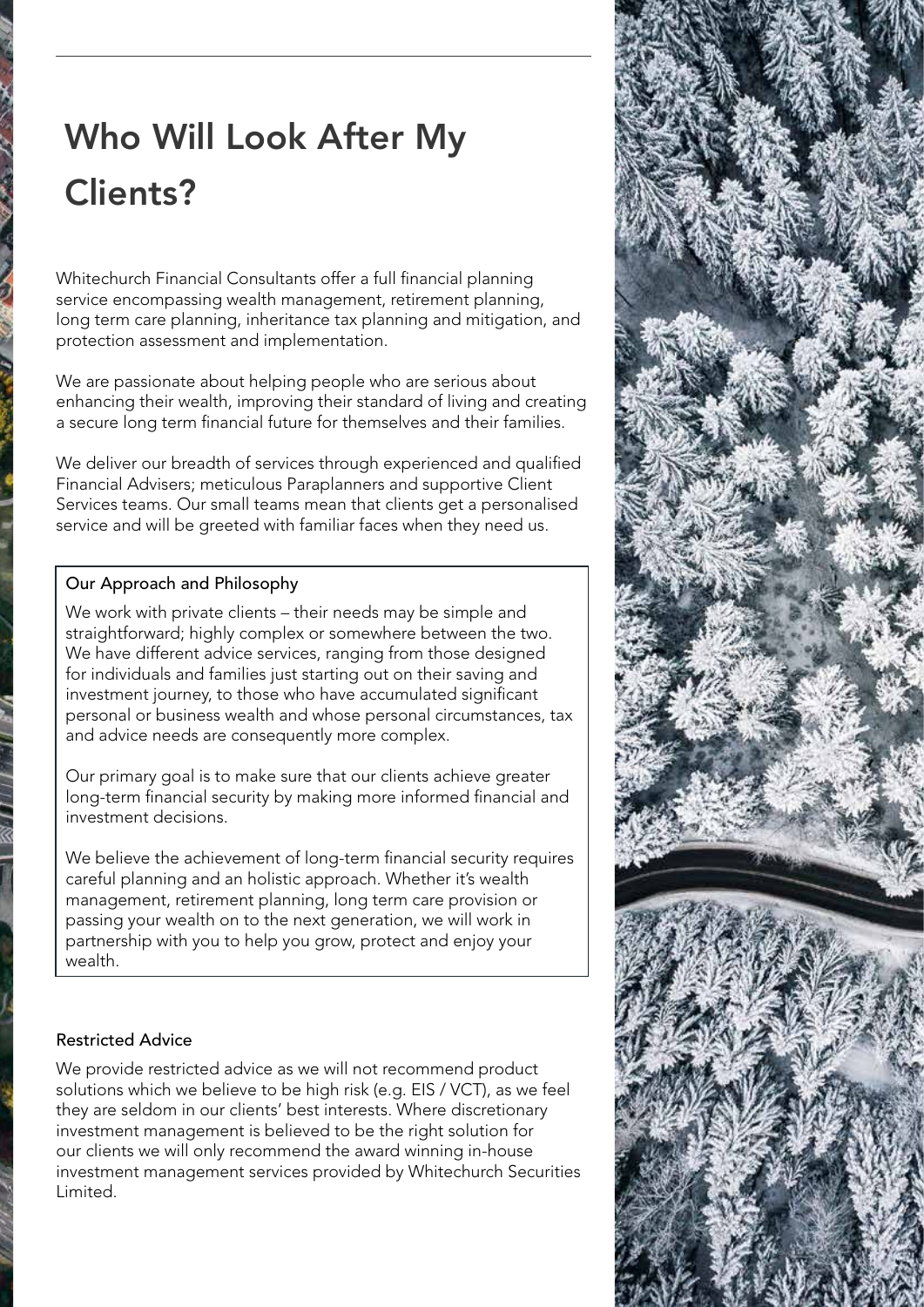### Contact Details

For further information, including a discussion about your potential exit strategy, or a non-obligatory meeting contact Lauren Seager or Bruce Sawyer on:

Email: lauren.seager@whitechurch.co.uk Tel: 0117 452 1207

Email: bruce.sawyer@whitechurch.co.uk Tel: 0117 452 1246